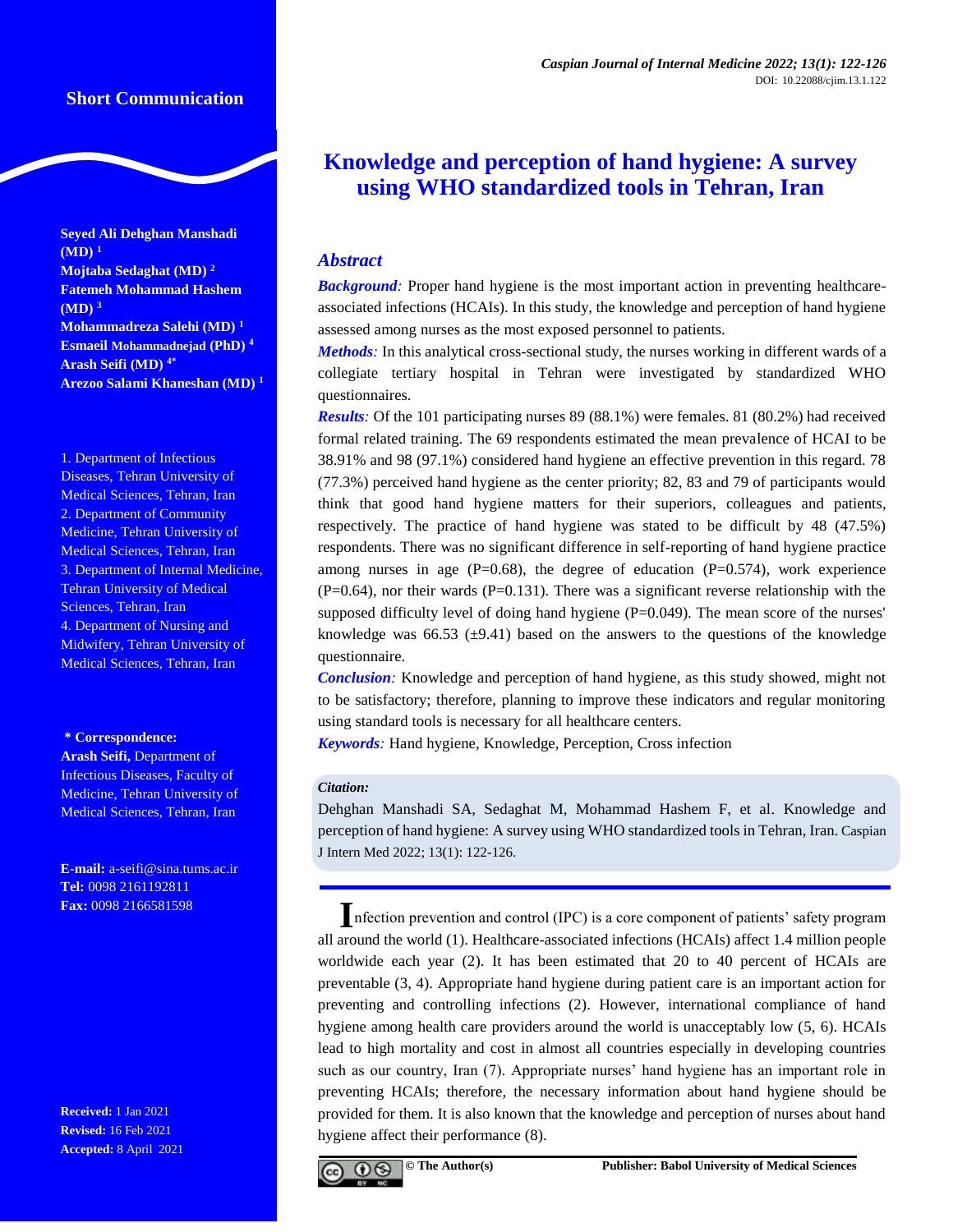WHO suggests a questionnaire to evaluate knowledge and perception about hand hygiene as the following categories: individual's perception about the risk of not practicing hand hygiene in relation to HCAI, individual's perception about the control on his/her behavior resulting from the exerted pressure by a colleague (colleagues or higher officials). HCW knowledge monitoring is also possible with this organization's proposed questionnaire. The questionnaire also considers the examining of individual information about five hand hygiene situations and individual's background information on different methods and their preferences relative to each other and the selected model in specific situations (9).

In this study, we reviewed the levels of knowledge and perception of nurses (who have the most contact with patients) in a tertiary referral collegiate hospital in Tehran, Iran.

### **Methods**

In this analytical cross-sectional study, 101 nurses working in different wards of a tertiary referral collegiate hospital in Tehran were investigated. The judgmental sampling method was used for sampling. Different units of the hospital were considered as categories, and the samples (number of nurses) selected from each ward were based on the proportion of the nurses of that ward to the total nurses of the hospital. In this study, the evaluation tool was the questionnaire prepared and recommended by the World Health Organization (9). The questionnaire was translated to Persian language and localized to a better understanding by the participants. The questionnaire including demographic data such as age, sex, degree of education, profession, ward, and work experience; Knowledge part including questions about training courses, use of alcoholic handrub, source of HCAIs' germs and transmission routes, hand hygiene methods and situations, time needed for proper handrub or hand wash; Perception survey was on the estimation of HCAI rate, effect of hand hygiene on HCAI prevention and patient outcome, priority of hand hygiene in the center, the effect of staff training and others. The participants who entered the study, were assessed by completing the questionnaire. This study was conducted in the emergency unit, ICU, NICU, internal medicine wards, infectious disease ward, pediatric and surgery units of a collegiate tertiary hospital in Tehran, during 2019.

**Statistical analysis**: The obtained results for the quantitative variables are in the form of mean and standard deviation

(mean  $\pm$  SD). Comparison among quantitative variable is done by t-test or in the presence of not normal distribution, it is done by Mann-Whitney U test. Comparison of qualitative has been performed by chi-square test or Fisher's exact test. Correlation among the quantitative variables has been examined through Pearson correlation coefficient and Spearman rank correlation. In determining the differences of the indices in the presence of the basic characteristics of

patients as confounding factors, multivariate logistic regression analysis was used and its results were stated as odds ratio (95% confidence interval). SPSS Version 21 and SAS Version 9.1 were used for statistical data analysis. The significance level was considered less than 0.05.

**Research Ethics:** In this study no intervention was done, and no cost was imposed on the participants. Researchers, in all stages, adhered to the principles of the Helsinki manifesto and the Ethics Committee of Tehran University of Medical Sciences as medical student's dissertation with referral No.32152.

### **Results**

**General Data:** One hundred and one nurses participated in this study, included 12 (11.9%) men and 89 (88.1%) women. The mean age was  $33.3$  ( $\pm 7.56$ ) years. The mean of work experience was  $9.05 \ (\pm 6.8)$  years.

**Perception Survey:** Eighty one (80.2%) nurses told they were already trained for proper hand hygiene but 20 (19.8%) nurses claimed they were not trained formally before. Ninety six individuals (95%) used alcoholic handrub (AHR) as a routine practice. According to the nurses' viewpoint, they estimated 38.91%  $(\pm 18.90)$  of patients were affected by HCAIs. The effect of HCAIs on patients' outcome was assumed very high (19.8%), high (68.3%), low (10.9%), and very low (1%) based on the nurses' answers. Almost all nurses accepted the high effect of hand hygiene in prevention of HCAIs. The priority of hand hygiene in the hospital (expressed by nurses) showed in figure1. Performing proper hand hygiene assumed to be easy for 53 (52.5%) nurses and it is considered to be difficult for 48 (47.5%). The nurses thought hand hygiene compliance among nurses was 60.31%  $(\pm 25.56)$ . According to the nurses' attitude, 81% of hospital authorities were concerned about the personnel's hand hygiene. They thought the colleagues mattered 82.2% about their proper hand hygiene. The amount of importance given by patients to nurses' proper hand hygiene was 78.2%. In overall, 76%  $(\pm 17.6)$  of nurses claimed doing proper hand hygiene.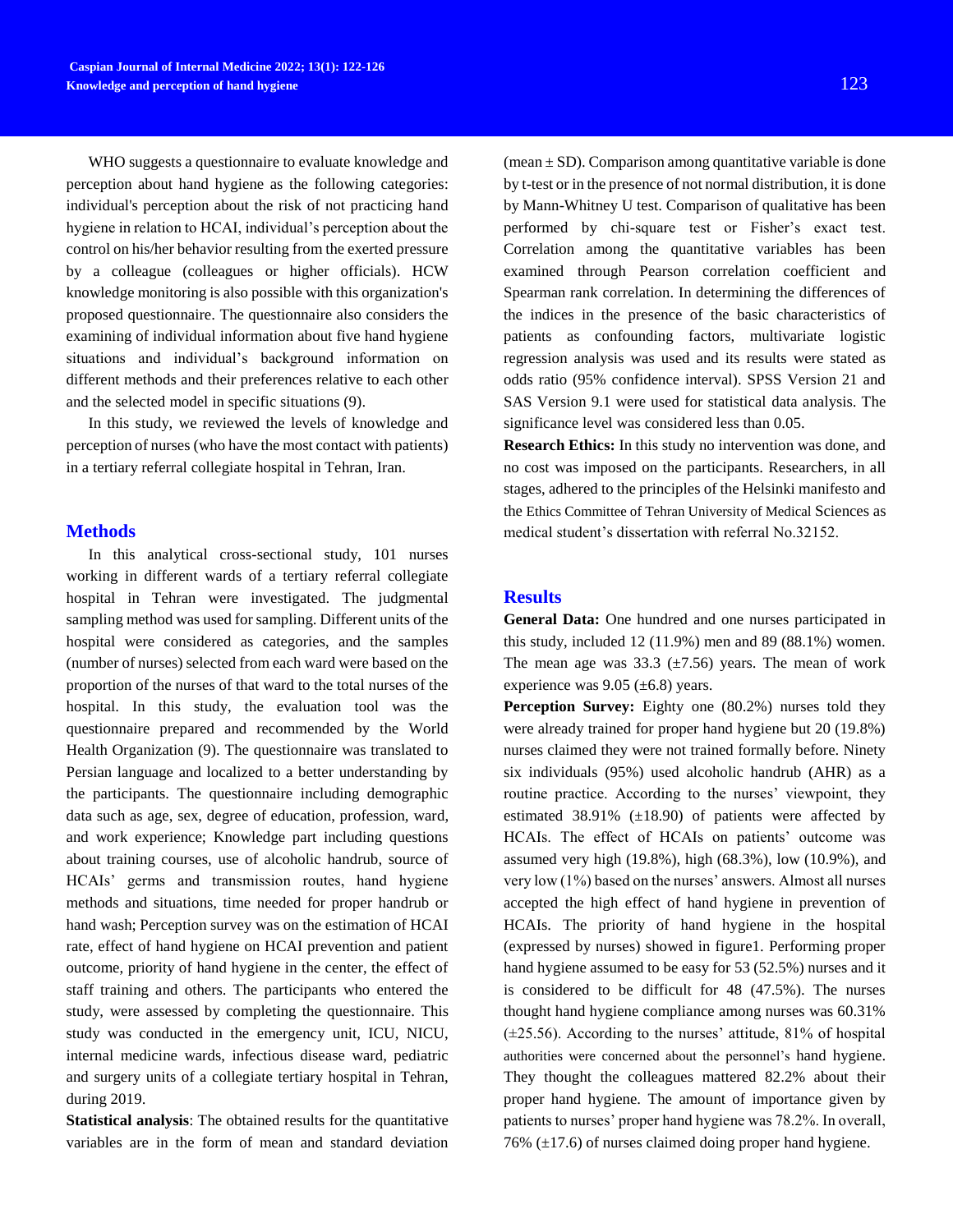**Knowledge Survey:** The mean score of nurses' knowledge was 66.53  $(\pm 9.41)$  based on the answers to the questions of the

knowledge questionnaire (9). Figure 2 shows the status of the participants' answers.



**Figure 1. Priority of hand hygiene in this center in the nurses' viewpoint** 





1. The main route of cross-transmission of potentially harmful germs between patients in a health-care facility.

2. The most frequent source of germs responsible for health care-associated infections.

3. Hand hygiene actions prevent transmission of germs to the patient. 3a: Before touching a patient. 3b: Immediately after a risk of body fluid exposure. 3c: After exposure to the immediate surroundings of a patient. 3d: Immediately before a clean/aseptic procedure.

4. Hand hygiene actions prevent transmission of germs to the health-care worker. 4a: After touching a patient. 4b: Immediately after a risk of body fluid exposure. 4c:

Immediately before a clean/aseptic procedure. 4d: After exposure to the immediate surroundings of a patient.

5. Statements on alcohol-based handrub and handwashing with soap and water (True/False). 5a: Handrubbing is more rapid for hand cleansing than handwashing. 5b: Handrubbing causes skin dryness more than handwashing. 5c: Handrubbing is more effective against germs than handwashing. 5d: Handwashing and handrubbing are recommended to be performed in sequence.

6. Minimal time needed for alcohol-based handrub to kill most germs on the hands.

7. Hand hygiene method required in the situations. 7a: Before palpation of the abdomen. 7b: Before giving an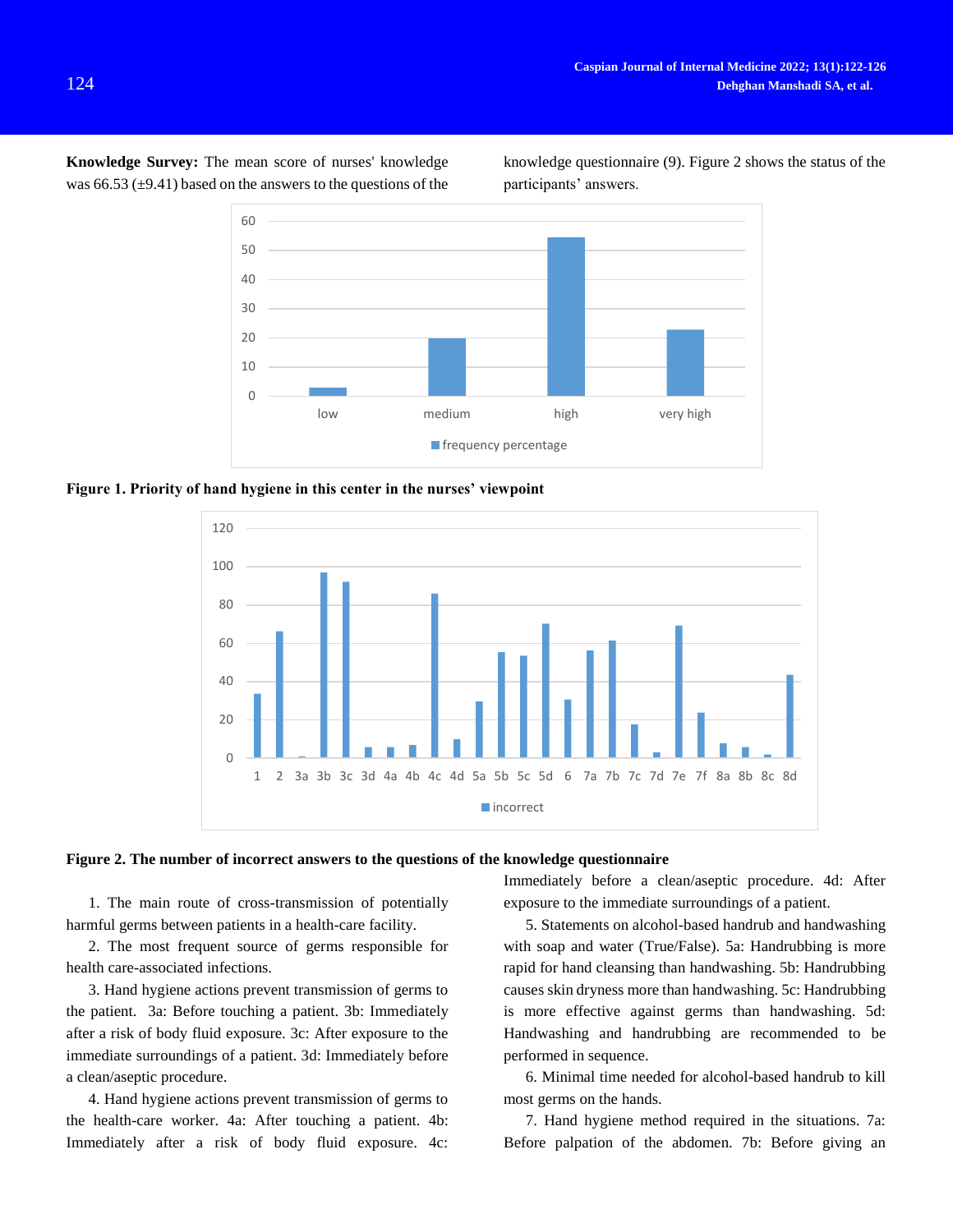injection. 7c: After emptying a bedpan. 7d: After removing examination gloves. 7e: After making a patient's bed. 7f: After visible exposure to blood.

8. Increased likelihood of colonization of hands. 8a: Wearing jewelry. 8b: Damaged skin. 8c: Artificial fingernails. 8d: Regular use of a hand cream.

**Hand Hygiene Self-reporting Analysis:** There was no significant difference in the self-reporting of the hand hygiene practice among nurses in different wards  $(P=0.131)$ . There was no significant relationship between the self-reporting of the hand hygiene practice and the work experience and the age of the nurses ( $P=0.64$  and  $P=0.68$  respectively). There was no significant relationship between the self-reporting of the hand hygiene practice and the estimation of HCAIs rate by nurses  $(P=0.77)$ . There was no significant relationship between the self-reporting of the hand hygiene practice and the degree of education (P=0.574). There was a significant reverse relationship between the self-reporting of the hand hygiene practice and the supposed difficulty level of doing proper hand hygiene (P=0.049). There was a significant direct relationship between the self-reporting of the hand hygiene practice and the real performance of hand hygiene  $(P=0.001)$ .

# **Discussion**

The attitude of the staff was questioned in the first part of the perception questionnaire. They had a positive opinion about the effects of performing proper hand hygiene in preventing HCAIs (97.1%, high and very high affect), but the real hand hygiene compliance among the nurses had no relationship with their beliefs about HCAIs and the prevention with hand hygiene, this finding was opposed to Jenner and O'Boyle's study and similar to Sax's study (10-12).

Among the evaluated factors, the more the hand hygiene was important for the hospital authorities, co-workers and patients, the more positive effect was on the participants' hand hygiene practice. In Pessoa' study, the hospital authority's opinion (13), in Sax's study, patient's opinion (10) and in Jenner's study, none of the subjective norms (11) was correlated with participants' hand hygiene performance. Individual perception of difficulty of doing proper hand hygiene was examined during a questionnaire; this practice was not difficult on the viewpoint of 52.5% nurses and a reverse relationship was found. Similar results were obtained in the researches of Sax, Jenner and Pessoa (10, 11, 13).

A point that should be considered is the difference and relationship between self-reporting and the observed performance. In the year 2000, O'Boyle assessed the theory of planned behavior in the field of hand hygiene, he showed a weak relationship between these two (r=0.201). Jenner, in 2005, as a result of his study, suggested that there was no significant relationship between these two (11). This difference (between self-reporting and real performance) to be of any reason, is important for these aspects: first, when an individual's perception of his/her performance is so different from the reality, his/her readiness for corrective programs will be low; Second, the effective factors that have been identified in our study (or other perception studies) can improve hand hygiene only if self-reporting is a good representative of actual function.

In the field of nurses' knowledge, the mean of knowledge in this study was 66%. Compared to the quasi-empirical study of the year 2009 in which WHO strategy was used in several countries: it is more in Saudi Arabia and lower in Italy and Pakistan (14). Training of personnel for hand hygiene principles and retraining periodically is of utmost important to improve hand hygiene compliance in a care center.

Due to the relationship between the perception of the difficulty and the self-reporting of hand hygiene compliance, there is a need for detection of external and internal obstacles via direct (field observation) and indirect (questionnaire surveys) assays.

In conclusion, Knowledge and perception of hand hygiene, as this study showed, might not to be satisfactory; therefore, planning to improve these indicators and regular monitoring with standard tools is necessary for all healthcare centers. Nurses' self-reported adherence was determined more by normative beliefs and control behavior than behavioral beliefs; although incomplete without the direct observation as a mean for monitoring true compliance; this study can form a basis for future promotional interventions.

### **Acknowledgments**

Special appreciation to the nurses, supervisors and infection control unit of Imam Khomeini hospital complex.

Funding: This study was not funded.

**Conflict of interest:** Authors have no conflicts of interest to declare.